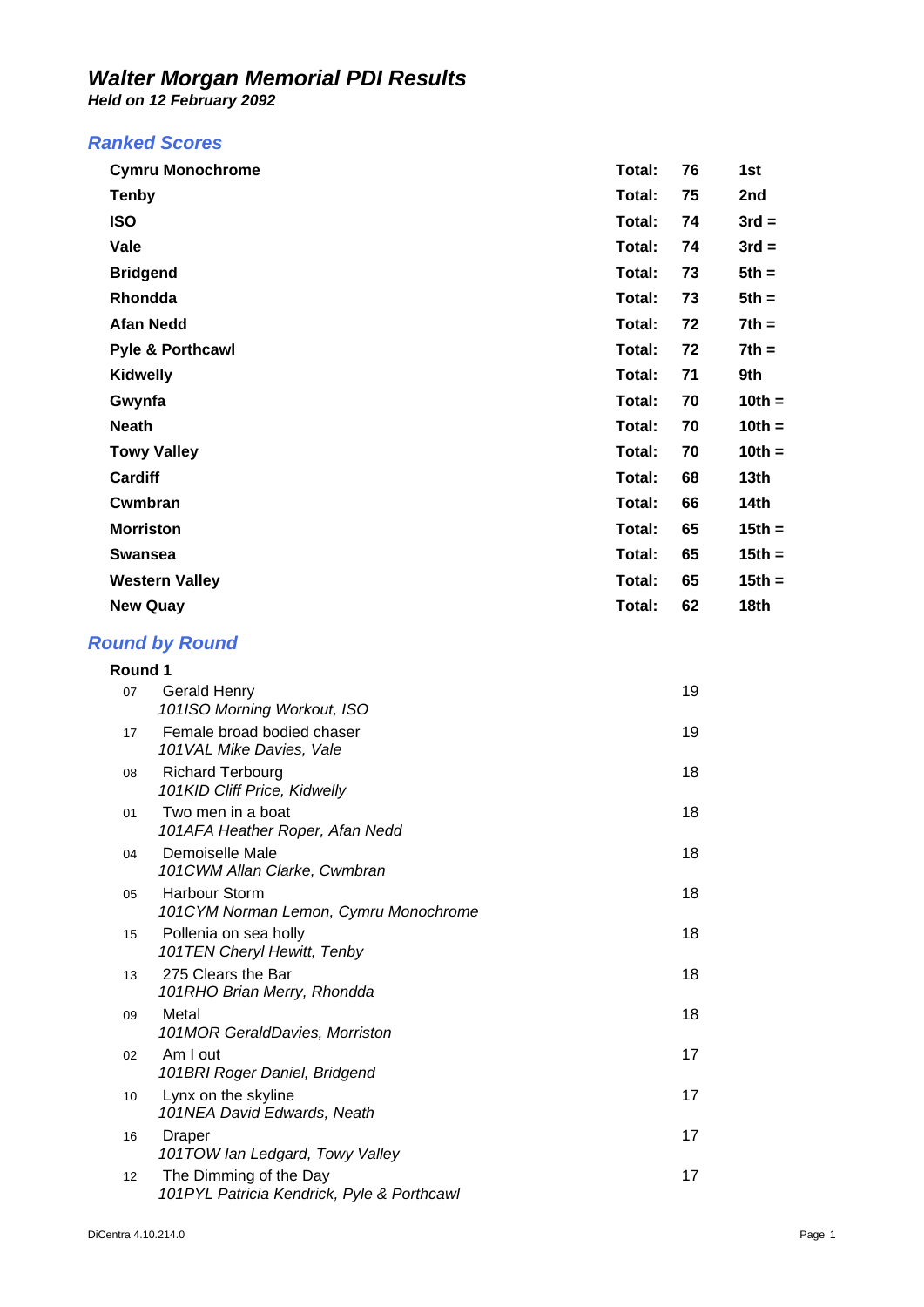*Held on 12 February 2092* 

| 03      | The Bay at Eight<br>101CAF Chris Chinnick, Cardiff                  | 16 |
|---------|---------------------------------------------------------------------|----|
| 06      | Adult northern gannet<br>101GWY Gary Welsby, Gwynfa                 | 16 |
| 18      | At The End of the Street<br>101WES JohnCooke, Western Valley        | 15 |
| 11      | Sea Horses<br>101NEQ Brian Ottewell, New Quay                       | 15 |
| 14      | Cogito Ergo Sum<br>101SWA Peter Toone, Swansea                      | 15 |
| Round 2 |                                                                     |    |
| 31      | Cardiff Devils v Nottingham<br>102RHO David Evans, Rhondda          | 20 |
| 33      | I Know you told me to keep dry<br>102TEN AI Rees, Tenby             | 19 |
| 34      | Inspired by Pieter Claesz<br>102TOW Mary Pipkin, Towy Valley        | 19 |
| 28      | Ghostly walk<br>102NEA Denice Evans, Neath                          | 18 |
| 20      | Dipper pauses with inverterbrates<br>102BRI Jenny Hibbert, Bridgend | 18 |
| 23      | Last Man Out<br>102CYM Cliff Emery, Cymru Monochrome                | 18 |
| 35      | Mick Lobb<br>102 VAL Blush, Vale                                    | 18 |
| 25      | Sue Rowland<br>102ISO Sitting Pretty, ISO                           | 18 |
| 24      | Out of the shadows<br>102GWY Chris Lawrence, Gwynfa                 | 18 |
| 19      | Waif and Stray<br>102AFA Gareth Martin, Afan Nedd                   | 17 |
| 30      | Dapper Gent<br>102PYL Howard Evans, Pyle & Porthcawl                | 17 |
| 27      | Oystermouth at Night<br>102MOR GordonRelf, Morriston                | 17 |
| 21      | llandudno pier sunset<br>102CAF Andre Van De Sande, Cardiff         | 17 |
| 26      | Painted Lady<br>102KID Bethan Daniel, Kidwelly                      | 16 |
| 29      | Boundary<br>102NEQ Gareth Parry, New Quay                           | 16 |
| 36      | Money Please<br>102WES LyndonHatherall, Western Valley              | 15 |
| 22      | Church by Hill<br>102CWM Steve Bryant, Cwmbran                      | 15 |
| 32      | Happinesss<br>102SWA Dennis Russ, Swansea                           | 15 |
| Round 3 |                                                                     |    |
| 38      | Graveyard Run<br>103BRI David Hopes, Bridgend                       | 20 |
| 41      | <b>Glen Etive</b><br>103CYM Jill Young, Cymru Monochrome            | 20 |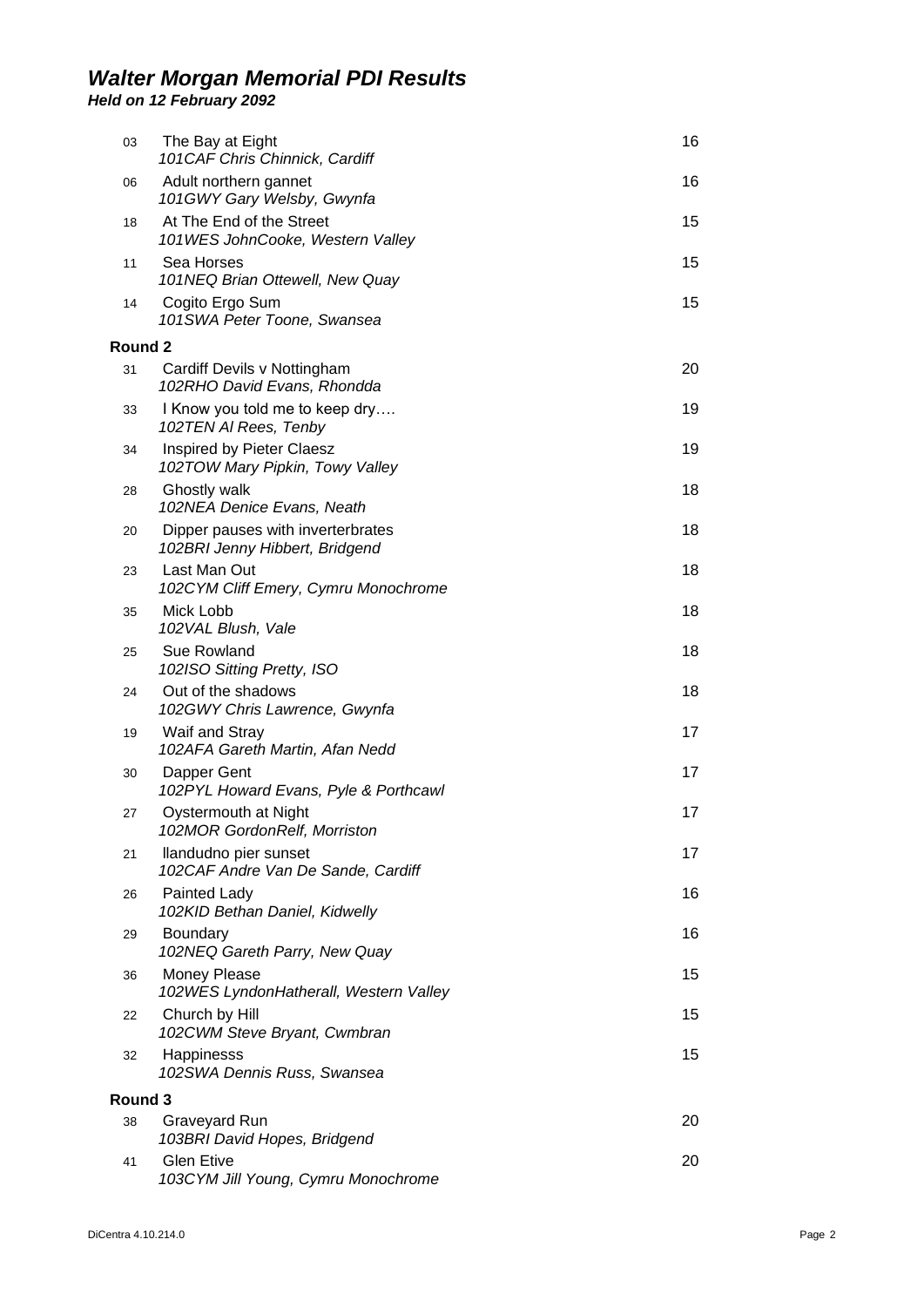*Held on 12 February 2092* 

| 44      | Rush hour<br>103KID Peter Weijers, Kidwelly                             | 20 |
|---------|-------------------------------------------------------------------------|----|
| 53      | Nick Craddock<br>103VAL Waiting for the Hunt, Vale                      | 20 |
| 48      | <b>Three Spouts</b><br>103PYL Celia Madge, Pyle & Porthcawl             | 20 |
| 37      | Time with friends<br>103AFA Jo Ashburner, Afan Nedd                     | 19 |
| 49      | The Interrogator<br>103RHO David Norton, Rhondda                        | 19 |
| 39      | The Basketball player<br>103CAF Trevor Waller, Cardiff                  | 18 |
| 50      | Looking into the past<br>103SWA Susan Ashford, Swansea                  | 18 |
| 54      | Hello Edinburgh<br>103WES ChrisMeaker, Western Valley                   | 18 |
| 51      | The Concourse<br>103TEN Gill Mackay, Tenby                              | 18 |
| 43      | <b>Matthew Jones</b><br>103ISO Open Book, ISO                           | 18 |
| 42      | Surfing vision<br>103GWY Glenn Porter, Gwynfa                           | 18 |
| 52      | Selling saris<br>103TOW Jane Evans, Towy Valley                         | 17 |
| 40      | <b>Ghosting Along</b><br>103CWM Dave Bennett, Cwmbran                   | 16 |
| 46      | <b>Merthyr Mawr</b><br>103NEA Owen blackmore, Neath                     | 16 |
| 45      | <b>Misty Valley</b><br>103MOR PaulDennis, Morriston                     | 15 |
| 47      | A Mother's Love<br>103NEQ Arnold Phipps-Joes, New Quay                  | 15 |
| Round 4 |                                                                         |    |
| 59      | Childhood<br>104CYM Susan Surridge, Cymru Monochrome                    | 20 |
| 69      | Cuckoo Robin fight for grub<br>104TEN Charlie Kidd, Tenby               | 20 |
| 61      | Jayne Libby<br>104ISO Fallen Angel, ISO                                 | 19 |
| 64      | <b>Pine Marten</b><br>104NEA Linda Cowen, Neath                         | 19 |
| 66      | G le Maillot Jaune<br>104PYL Richard Jenkins, Pyle & Porthcawl          | 18 |
| 55      | Red Eyed Tree Frog - Neville Thomas<br>104AFA Neville Thomas, Afan Nedd | 18 |
| 56      | Where is breakfast<br>104BRI Heather Digweed, Bridgend                  | 18 |
| 60      | Comic book heroes<br>104GWY Gwynfryn Jones, Gwynfa                      | 18 |
| 57      | Puffin Landing<br>104CAF Jeff Howe, Cardiff                             | 17 |
| 72      | Railings by the Severn<br>104WES DaveRees, Western Valley               | 17 |